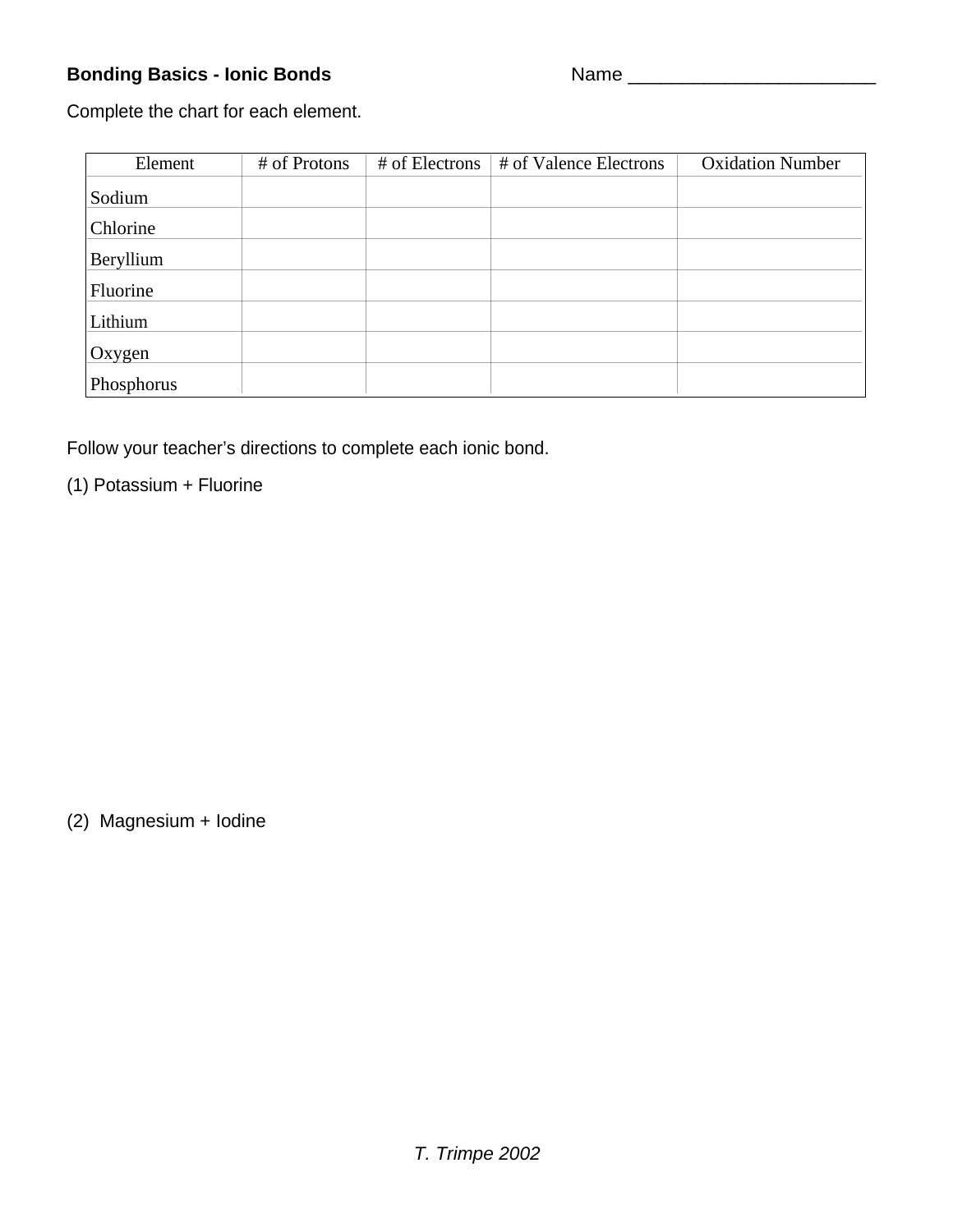(3) Sodium + Oxygen

(4) Sodium + Chlorine

(5) Calcium + Chlorine

(6) Aluminum + Chlorine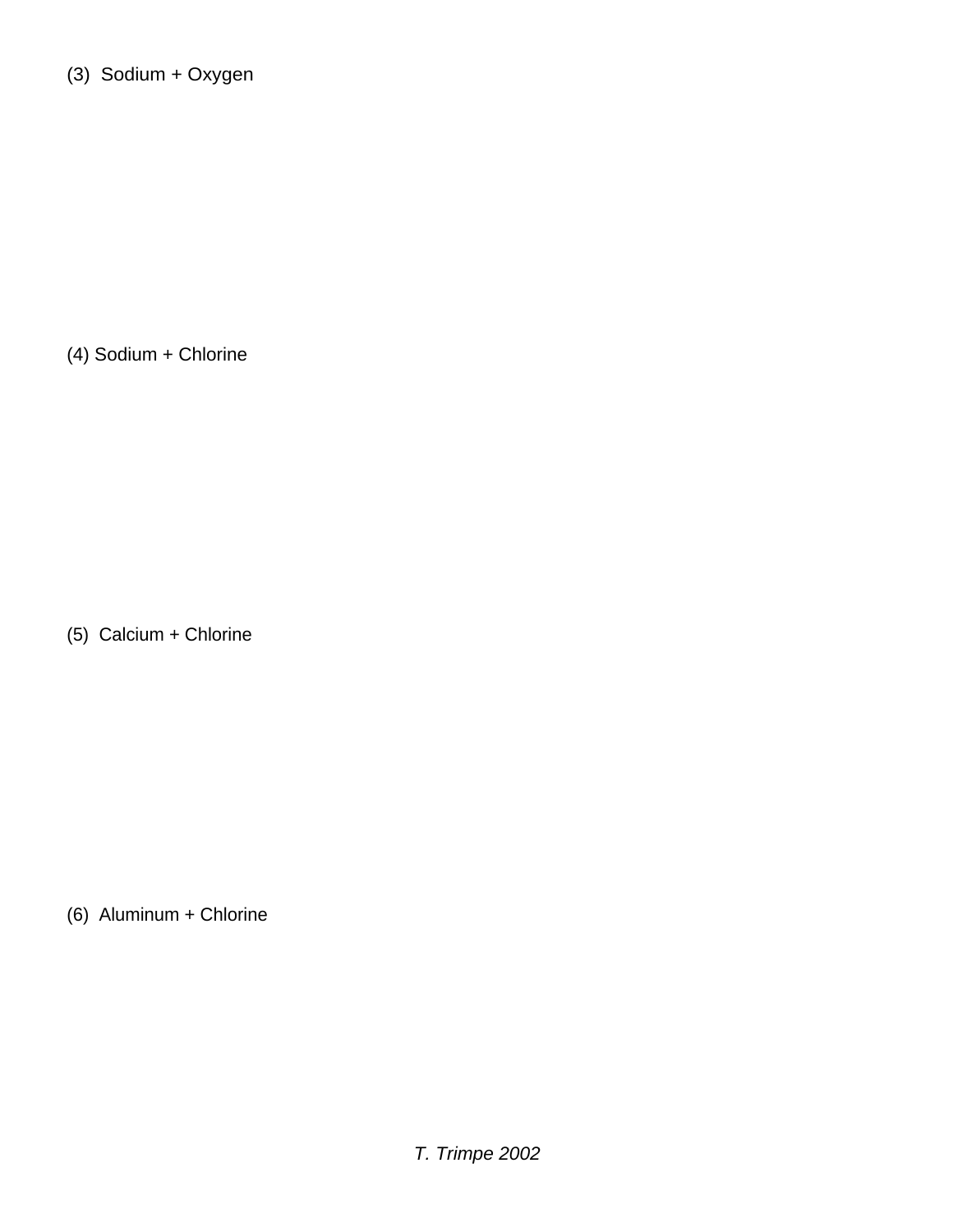## **Bonding Basics - Ionic Bonds Answer Key/Teacher Notes**

| Element    | # of Protons | $#$ of Electrons $ $ | # of Valence Electrons | <b>Oxidation Number</b> |
|------------|--------------|----------------------|------------------------|-------------------------|
| Sodium     |              | $11 - > 10$          |                        | $1 +$                   |
| Chlorine   |              | 17 > 18              |                        | ı –                     |
| Beryllium  |              | 4 > 2                |                        | $2+$                    |
| Fluorine   |              | $9 \div 10$          |                        |                         |
| Lithium    |              | $3 \rightarrow 2$    |                        | $+$                     |
| Oxygen     |              | $8 \div 10$          |                        | $2-$                    |
| Phosphorus |              | $15 \rightarrow 18$  |                        |                         |

Complete the chart for each element.

NOTE: I have the students use a red pen/pencil to change the # of electrons to the amount it would be if the valence electrons were removed or added. They can see the difference between the number of protons (+) and electrons (-), which relates to the charge or oxidation number. If the ion has more protons (+), it would be a positive ion. If it has more electrons (-), it would be a negative ion.

Follow your teacher's directions to complete each ionic bond.

- (1) Potassium + Fluorine
- 1- Write the symbols for each element.

2 - Use Fruity Pebbles (or other cereal/candy with more than one color) to create the Lewis structure for each.

3 - Draw an arrow (or more if needed) to show the transfer of electrons and move the cereal to the new location.

4 - Determine the charge for each ion and write the formula.

5 - Make sure the sum of the oxidation numbers is zero and write the chemical formula.

6 - Have the students use a pencil or crayon to draw the electrons as they remove the pieces of cereal.





K would have a charge of 1+ since it lost an electron

Fluorine would have a charge of 1- since it gained an electron.

(2) Magnesium + Iodine



Mg would have a charge of 2+ since it lost two electrons.

Each I ion would have a charge of 1- since each gained an electron. A subscript "2" is used to show that two ions were used in the bond.

Students will start with one magnesium and one iodine atom. Since the oxidation numbers must equal zero, they will need to add another iodine atom.

T. Trimpe 2002